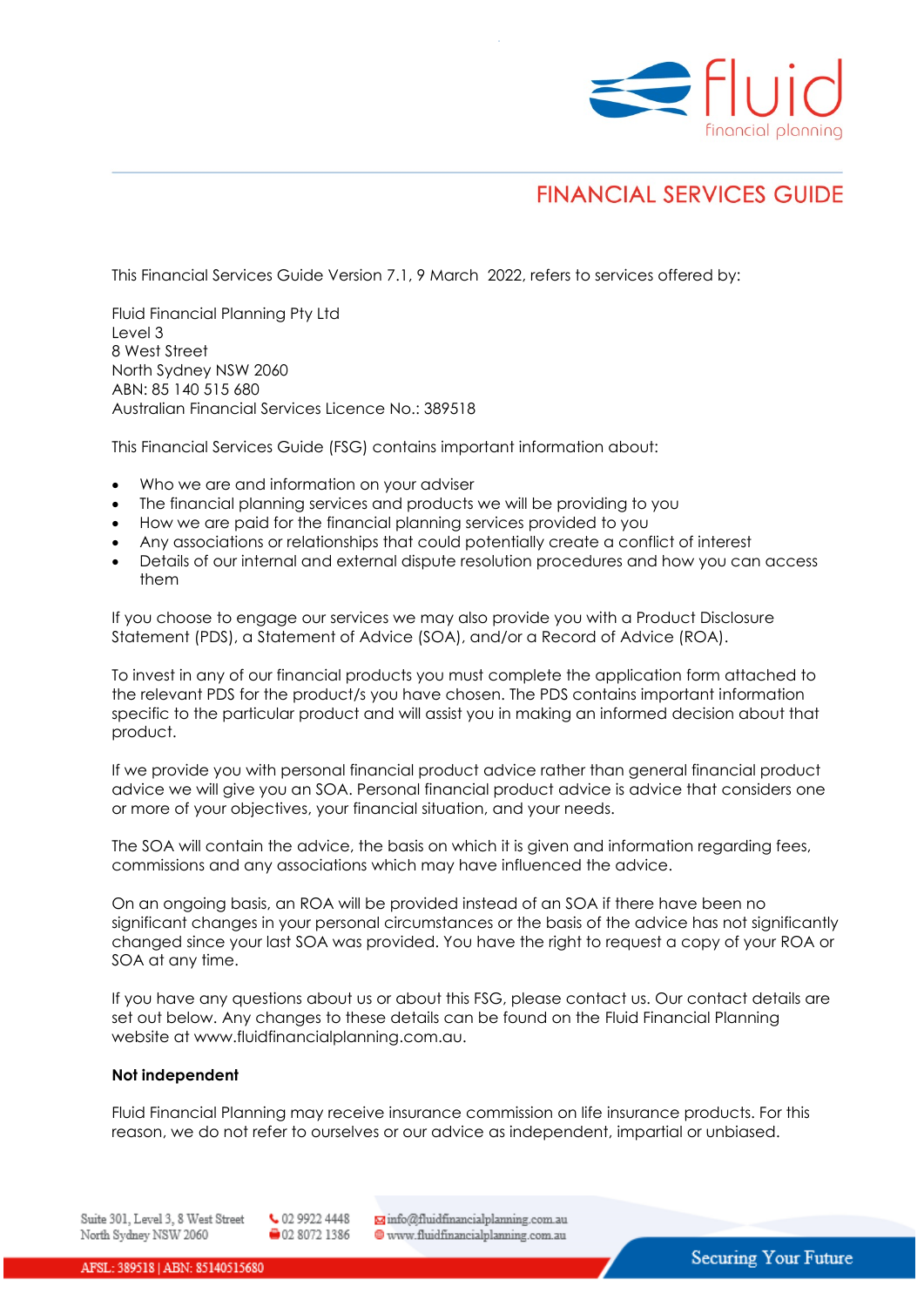

## **About us and your financial planner?**

Fluid Financial Planning Pty Ltd ('Fluid') is a niche boutique financial planning company. We are **not linked** to any external financial institution, financial planning group, bank or insurance company.

As a result, we are free to recommend products and services to you based on their strengths and merits, free of any special arrangements with any product provider or big brother financial organisation.

Peter Small is the founder and principal of Fluid Financial Planning Pty Ltd and will be your financial adviser.

Peter has worked in the financial planning industry since 2002 and is a member of the Financial Planning Association and CPA Australia. Peter has completed the certified financial planning course. Peter worked as a CPA qualified accountant up until 2002 when he started working as a financial adviser.

Peter Small is an employee/Representative of Fluid Financial Planning

## **Why are we different?**

- 1. We offer our clients a genuine personalised service that large companies often have difficulty matching.
- 2. Our objectives are to:
- Design, implement and manage appropriate investment and financial strategies to create and protect the wealth of our clients
- Provide our clients with unique and high-quality advice solutions
- Identify, research and offer the best in class solutions for the delivery of our advice service
- Always place our clients' interests before those of our own or any institution
- Focus on building long-term relationships with our clients by providing a genuine personalised service
- Provide ongoing education resources to clients throughout their changing life stages
- 3. We will provide you with a written quote for our initial advice
- 4. We charge fixed fees that are reduced by any insurance commission received
- 5. Satisfying our clients' financial needs is our main priority not meeting sales targets

## **Who is responsible for the service you receive?**

We will provide, and are responsible for, the financial services described in this FSG through our representatives, who are employees and/or directors of Fluid Financial Planning. Our representatives act on our behalf and we are responsible to you for their conduct and the financial services they provide. The distribution of this FSG has been authorised by Fluid Financial Planning. A Representative is also known as a Financial adviser.

**SECURING YOUR FUTURE**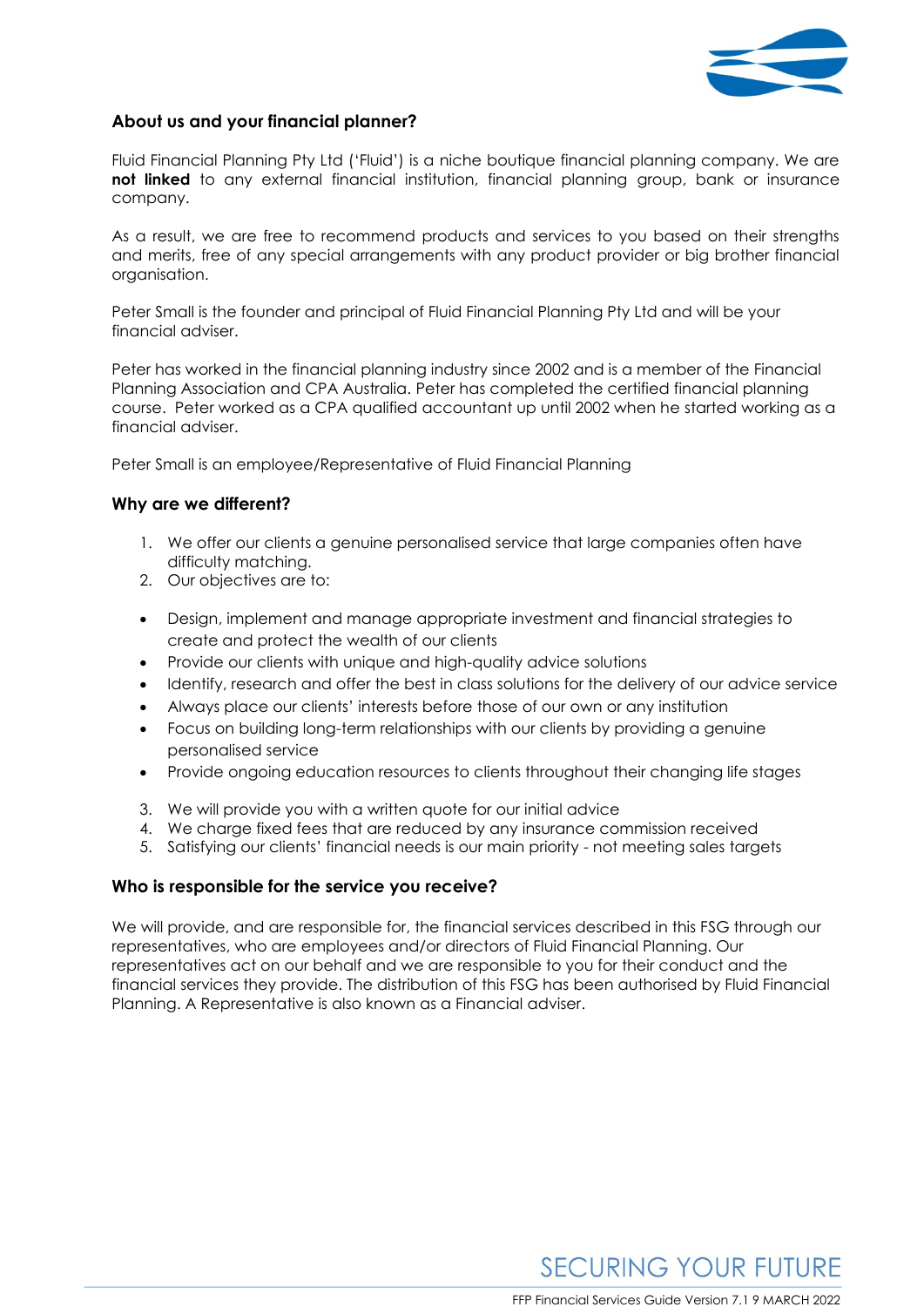

## **What financial services do we and your financial adviser/Representative offer?**

The financial planning services we provide to you may include:

- Budgeting solutions and strategies
- Investment advice, including Australian and international managed funds and direct shares, and portfolio administration
- Strategies to protect the capital value of your investments
- Financial modeling of different scenario's so you know what strategy is the best for you
- Strategies to generate income from your investments (including the use of call options)
- Strategies to use self-funding installment warrants and mini trading warrants (mini trading warrants can be used to borrow to invest rather than using borrowed funds secured against your home or shares)
- Superannuation advice including Self-Managed Superannuation Funds (SMSF) and SMSF administration
- Personal risk insurance advice and execution
- Advice on retirement strategies and preparing for retirement
- Advice on gearing strategies (strategies using borrowing to invest)
- Estate planning
- Social security advice
- Margin Lending services (standard)
- Ongoing review services (tailored to your needs)
- Transaction/execution only services

We are licensed to advise and deal in financial products associated with this range of services.

We can help you with your complete financial situation by organising other related services such as accounting, tax or mortgage origination services. It is important for you to understand that these services are provided by our business partners under our direction but we are not responsible for the provision of these services.

#### **What your financial adviser- Peter Small is authorised to do**

Peter Small acts on our behalf and can provide you with the services listed above. Generally, your financial planner is authorised to provide financial advice on, and deal in, only those financial products on our Approved Product List.

Your financial adviser has access to a range of financial products to help you achieve your financial goals based on your personal circumstances, needs and objective

Peter is a registered tax (financial) adviser. As a result, Perter can provide a tax (financial) service, where the advice is:

- provided in the context of the personal advice authorised by the licensee, and
- part of the financial advice which interprets and applies the tax laws (including tax, superannuation and SMSF laws) to your personal circumstances.

As a registered tax (financial) adviser, Peter is not authorised to provide tax agent services (ie those services in relation to the preparation and filing of tax returns and liaison with the ATO, etc).

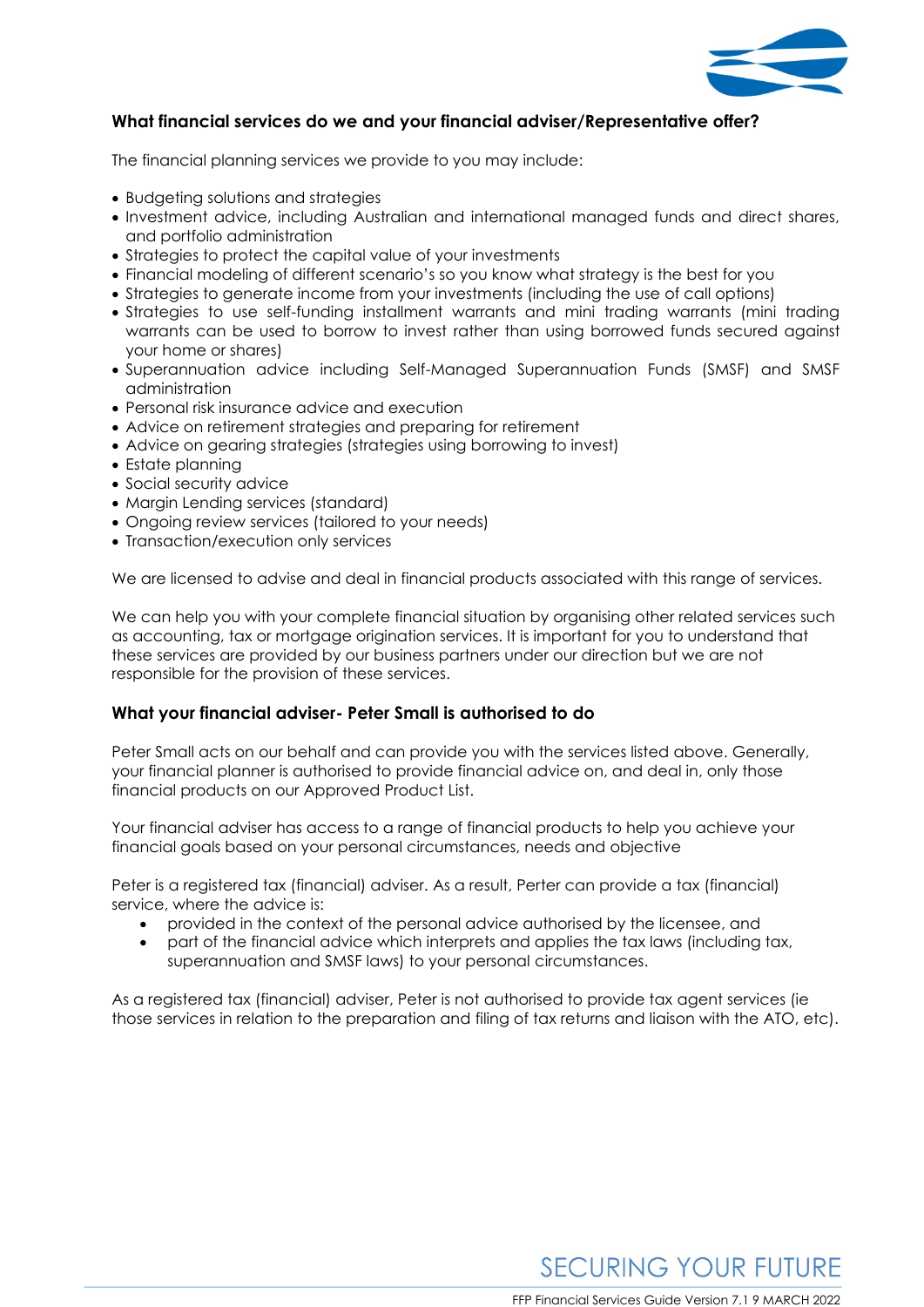

#### **What do we expect from you?**

Any advice provided to you must be appropriate to your personal circumstances, based on our review and assessment of your situation.

As such, we expect you to provide us with accurate information during the financial planning process so that we can ensure that we have a reasonable basis on which to provide you with advice.

You have the right to withhold personal information. However, if you choose to withhold information the advice you receive may not be appropriate to your needs, objectives and financial situation.

As a financial service provider, we have an obligation under the Anti-Money Laundering and Counter Terrorism Finance Act to verify your identity and the source of any funds. This means that we will ask you to present identification documents such as a passport and drivers licence. We must retain copies of this information, and all copies will be stored securely within Australia.

#### **How are we and your financial adviser paid for the services we provide?**

Our initial meeting is free of charge, with no obligation. After the first meeting, your adviser will discuss the fees and charges that will be applicable to you.

Due to the varying nature of individual client cases, the fee for our initial advice, advice implementation and our portfolio review service process will be based on your unique personal situation. A written quote will be provided for our initial fee and an indicative quote for the ongoing advice fee at our first appointment or shortly thereafter.

Our initial advice fee ranges from \$1,100 to \$5,500 (incl. gst). On average, our initial fee for comprehensive personal advice is \$2,750 (incl. gst) and includes implementation of our advice recommendations.

Where personalised advice is provided, any remuneration (including commission, benefits and incentives) relating to the specific financial products recommended, will be discussed in our initial meeting and subsequently disclosed, prior to implementation of any advice, in the Statement of Advice (SOA) we prepare for you.

Our fees can be paid directly or partially direct and indirect from commission offsets and via payments from your superannuation.

We may, from time to time, receive a benefit from product providers by way of sponsorship of educational seminars, conferences or training days. Details of benefits above \$300 will be maintained on a register.

#### **Commission rebates**

The companies that provide the products you invest in may pay commissions to Fluid Financial Planning. The rate will vary depending on the product.

From a professional perspective, we prefer to rebate commissions paid by product providers to remove bias and maintain integrity in our product selection process.

However, we may agree with you to retain some of the commission on insurance products to help reduce the initial and ongoing advice fees you pay to us.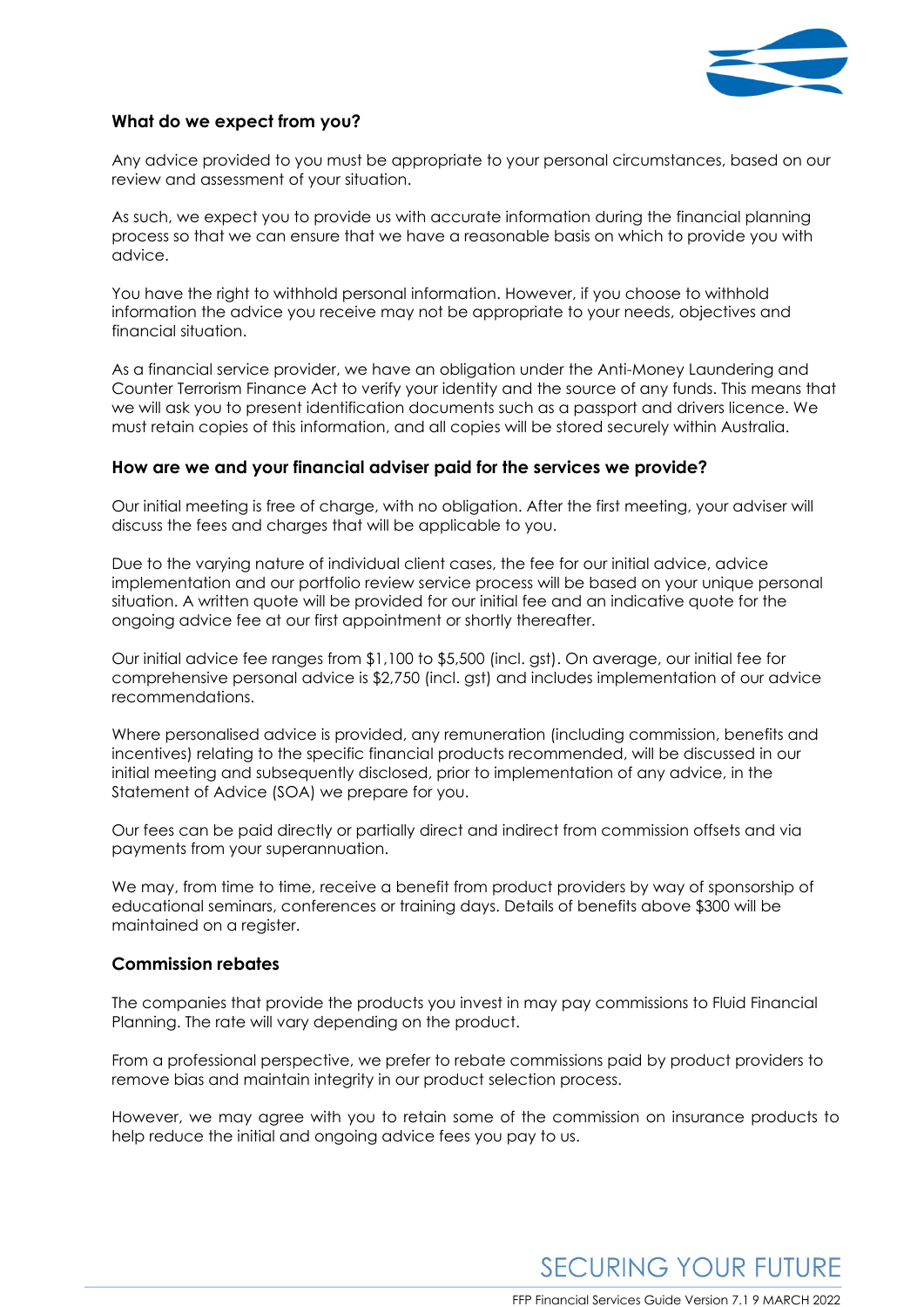

## **Ongoing advice fees**

Our ongoing advice fee is tailored to your specific ongoing advice requirements. This fee is charged as a fixed dollar amount and may increase at a minimum of 3% pa or CPI, whichever is the greater. This fee may be reduced by any insurance commissions we receive. Ongoing fees range from \$1,650 to \$15,500 pa (incl. gst). Our average ongoing advice fee is \$4,400pa (incl. gst).

Due to the ever-increasing burden of compliance we may charge an additional separate fixed compliance fee of a minimum \$22 per month up to a maximum of \$55 per month including GST increasing at a minimum of 3% pa or CPI, whichever is the greater.

You have the right to request further information in relation to the remuneration and the range of amounts or rates of remuneration received by the licensee and/or financial adviser.

#### **How are our fees and commissions calculated and deducted?**

The calculation of fees and commissions is determined by the level of service appropriate to your needs. Advice fees are based on the estimated time and cost to provide our service and advice to you. These fees are then fixed so you are not accountable if we have underestimated the time involved in preparing our advice to you. All fees quoted are exclusive of GST (where applicable).

All levels of service, their associated calculations for fees and charges, and the ongoing services provided are discussed in our initial meeting and are subsequently disclosed in the SOA prior to the implementation of any recommendations.

Our fee for ongoing advice will be adjusted should your circumstances changes significantly, and the fixed ongoing fee will be reviewed and agreed with you on an annual basis.

You have the right to request further information in relation to the remuneration and the range of amounts or rates of remuneration received by the licensee and/or financial adviser.

Our fees are to be paid by you via direct debit from your bank account, deducted from your superannuation fund, or reduced by the payment of insurance commissions, into Fluid Financial Planning's bank account.

## **Fees you pay for using other financial products**

The amount of fees charged will depend on the financial products you acquire and the issuer of those financial products. These fees charged will depend on the services you require and what is agreed between you and your financial planner and may include the following:

- contribution fee: based on the amount invested
- administration fee: based on the balance of your investment, depending upon the type of financial product. The amounts will generally be calculated monthly and payable quarterly
- switching/transfer fee: based on the switch amount or transfer amount between investments in a financial product(s), and
- all other fees identified by a product issuer in the relevant PDS for the financial product.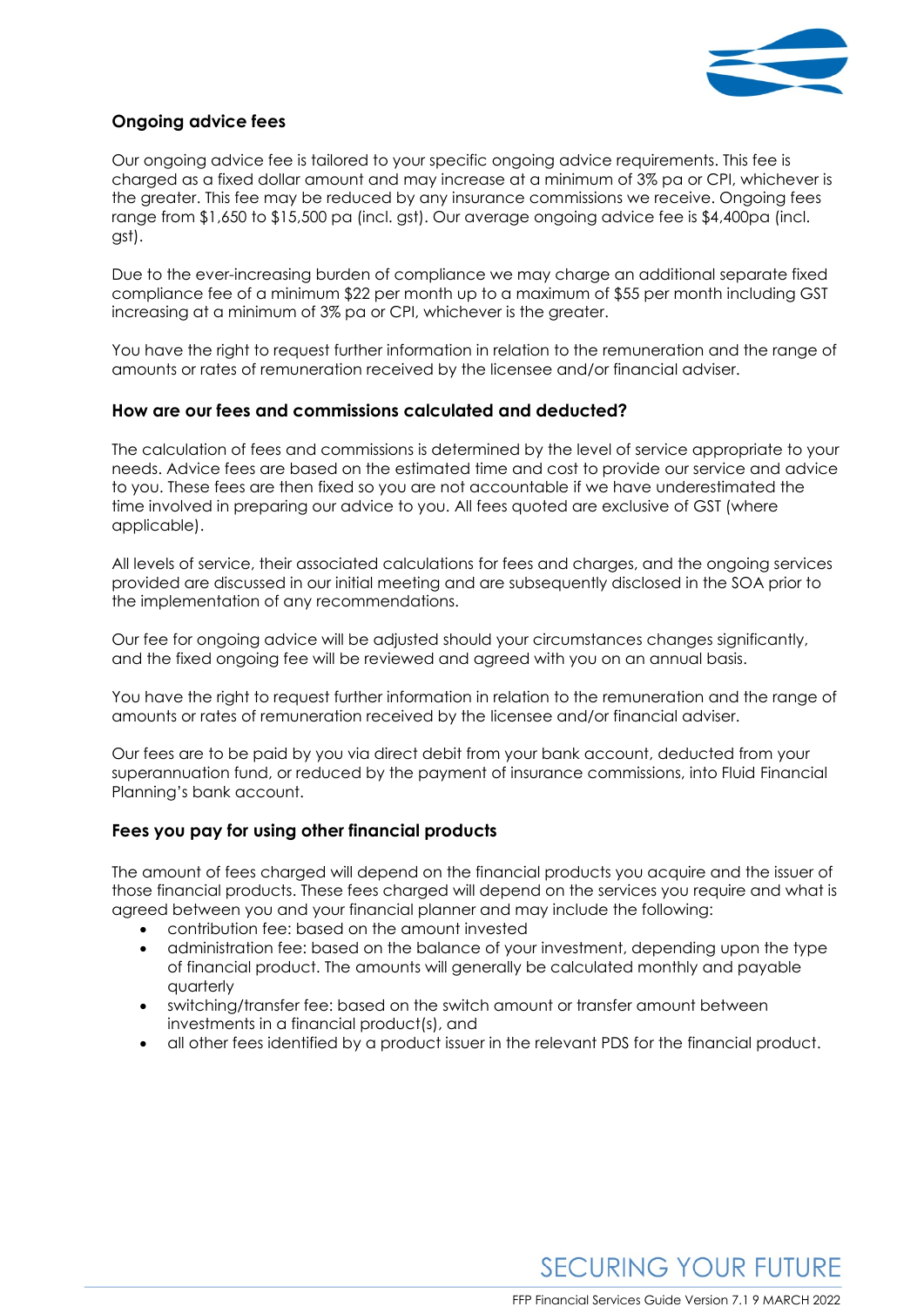

## **How is your financial adviser remunerated?**

Your financial adviser is paid a wage by Fluid Financial Planning. In addition, they may receive bonuses and dividend payments as an equity holder in the company.

#### **Do we receive payments from referral partners?**

When we refer you to a service provider we may be entitled to a referral fee. It is our preference to decline such fees. Fluid Financial Planning only works with referral partners that do not accept or pay referral fees.

If we do accept or pay a referral fee we will disclose this to you and detail the fee in your SoA.

#### **What should I know about the risks of the investments or investment strategies recommended to me?**

Your financial advisor will outline and explain to you any significant risks associated with the investments and strategies that have been recommended to you. If we fail to do so, you should ask for further clarification.

#### **What kind of compensation arrangements are in place and are these arrangements complying?**

The Corporations Act requires Australian Financial Services Licensees, such as Fluid Financial Planning, to have adequate arrangements in place to compensate retail clients in the case of loss caused by Fluid Financial Planning. We maintain professional indemnity insurance that complies with the requirements of the Corporations Act. We have insurance that covers any one claim up to the amount of \$2,500,000 and any combined number of claims up to \$5,000,000 in total.

#### **What information do you maintain in my file and can I examine my file?**

We maintain a record of your personal profile that includes details of your investment objectives, financial situation and needs. We also maintain records of any recommendations made to you.

If you would like to examine your file you should direct your enquiry to your financial advisor and arrangements will be made for you to do so.

We are committed to implementing and promoting a privacy policy which ensures the privacy and security of your personal information. A copy of our privacy policy can be provided to you on request.

#### **Do any relationships exist which might influence the service or advice I receive?**

No. Fluid Financial Planning is not owned by any fund manager or institution, and there are no existing relationships that will influence the advice that you receive from us.

Your financial adviser may hold an interest in a financial product, and any significant interest/ownership will be recorded in a register of financial product holding and where appropriate, this holding will be disclosed to you in the Statement of Advice (SOA).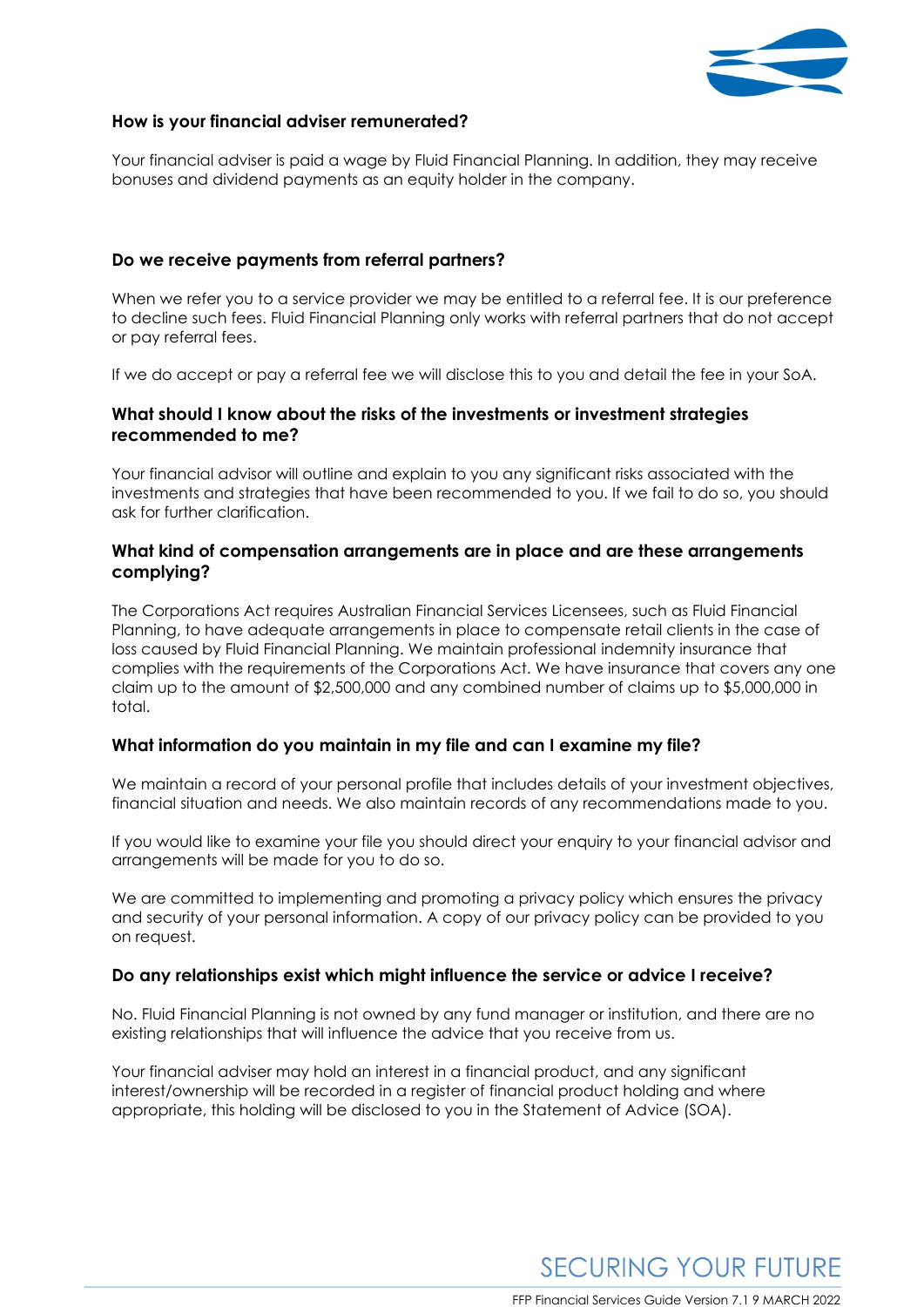

## **Will you provide me with advice that is suited to my investment needs and financial circumstances?**

Yes. However, in order for us to do so we need to identify your individual investment objectives, your financial situation and your needs before we can recommend any investment to you.

You have the right to withhold any information if you wish to do so. In that case, we are required to advise you of the possible consequences of withholding some or part of your personal information. You are advised to read the warnings and consequences carefully.

## **Can I tell you how I wish to instruct you to buy or sell my investment?**

Yes. You may specify how you would like to give us instructions. For example, by telephone, fax, email or other means. In all cases we must receive a written confirmation of these instructions or confirm back to you via email your instructions. We will attempt to transact on your instructions as soon as is practical. In all instances, it is the responsibility of the investor to ensure that the transaction has been enacted directly with the provider.

## **What should I do if I have a complaint?**

We are committed to providing quality advice and service to our clients. This commitment extends to providing accessible complaint resolution mechanisms. If you have any complaint about the service provided to you, you should take the following steps:

1. Contact your financial adviser and discuss your complaint with them.

2. If your complaint is not satisfactorily resolved within seven days, you should lodge a written complaint to:

The Complaints Resolution Manager, Fluid Financial Planning Pty Ltd, Level 3, 8 West Street North Sydney NSW 2060.

All complaints will be dealt with quickly and fairly, with resolution our primary focus.

3. If we cannot reach a satisfactory resolution, you can raise your concerns with the Australian Financial Complaints Authority (AFCA) by phone on 1800 931 678 or in writing at GPO Box 3, Melbourne VIC 3001. Fluid Financial Planning is a member of this complaints resolution service.

The Australian Securities & Investments Commission (ASIC) also offers a free call information service on 1300 300 630. This service can be used to lodge a complaint or to obtain information about your rights.

## **Your Privacy**

We need to collect your personal information for a variety of purposes, including to provide you with the financial services you have requested and to contact you about other products and services that may be relevant to you.

You can contact us at any time if you no longer wish us to send you marketing material, see our contact details on our web site as follows http://fluidfinancialplanning.com.au/contact.html, call us on (02) 9922 4448 or email your adviser directly.

Protecting your privacy is essential to our business. Your file, containing your profile, personal objectives, financial circumstances and our recommendations, is kept securely. Where we disclose your personal information to external parties, such as our professional advisers, they are required and committed to protecting your privacy.

**SECURING YOUR FUTURE**